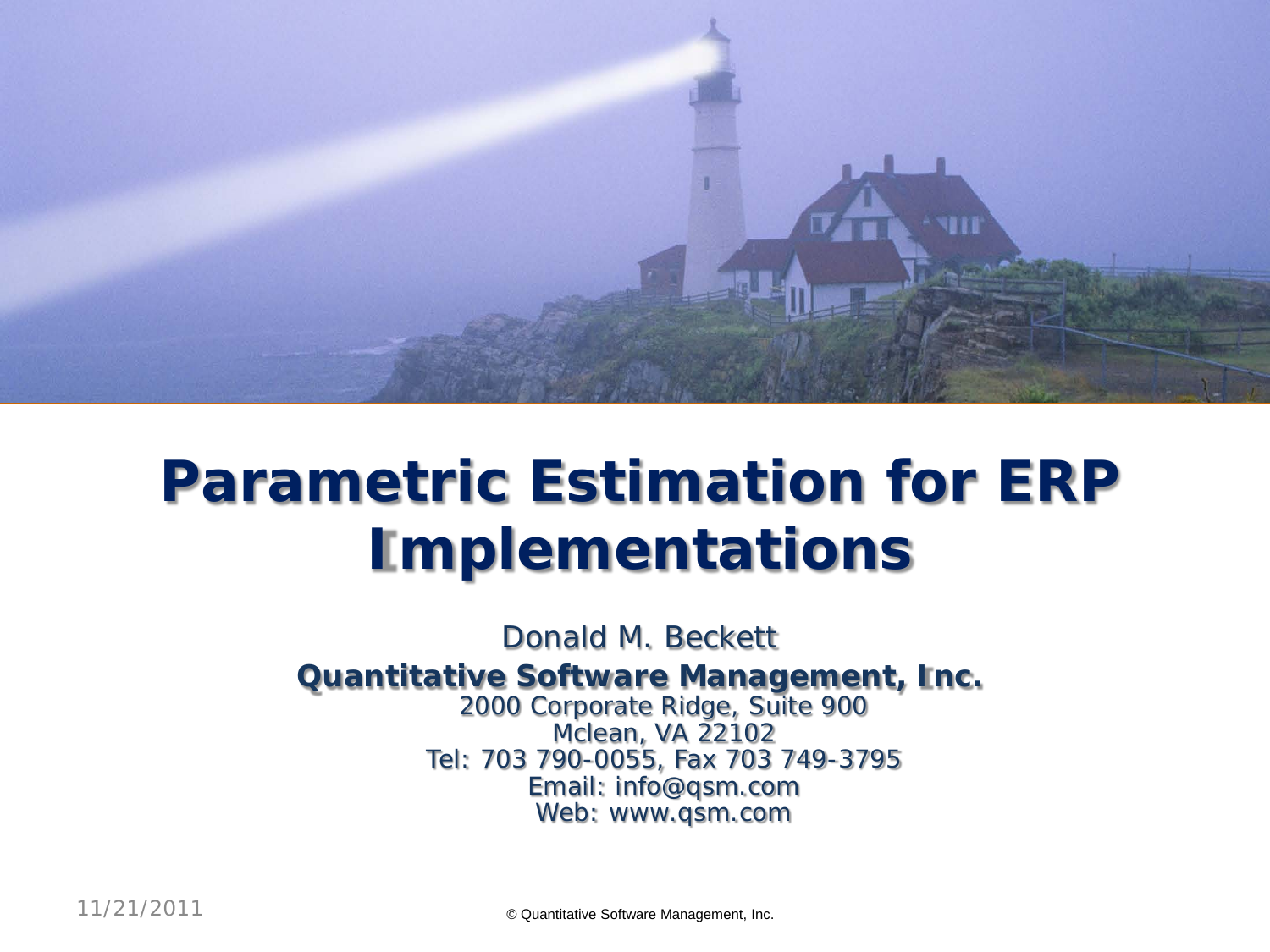#### **Objectives**

- Provide conference attendees with a practical method for estimating the project size of ERP implementations that is both easy to learn and apply
- Compare the behavior of ERP implementations to other business IT projects
	- Size vs. Schedule
	- **Size vs. Effort**

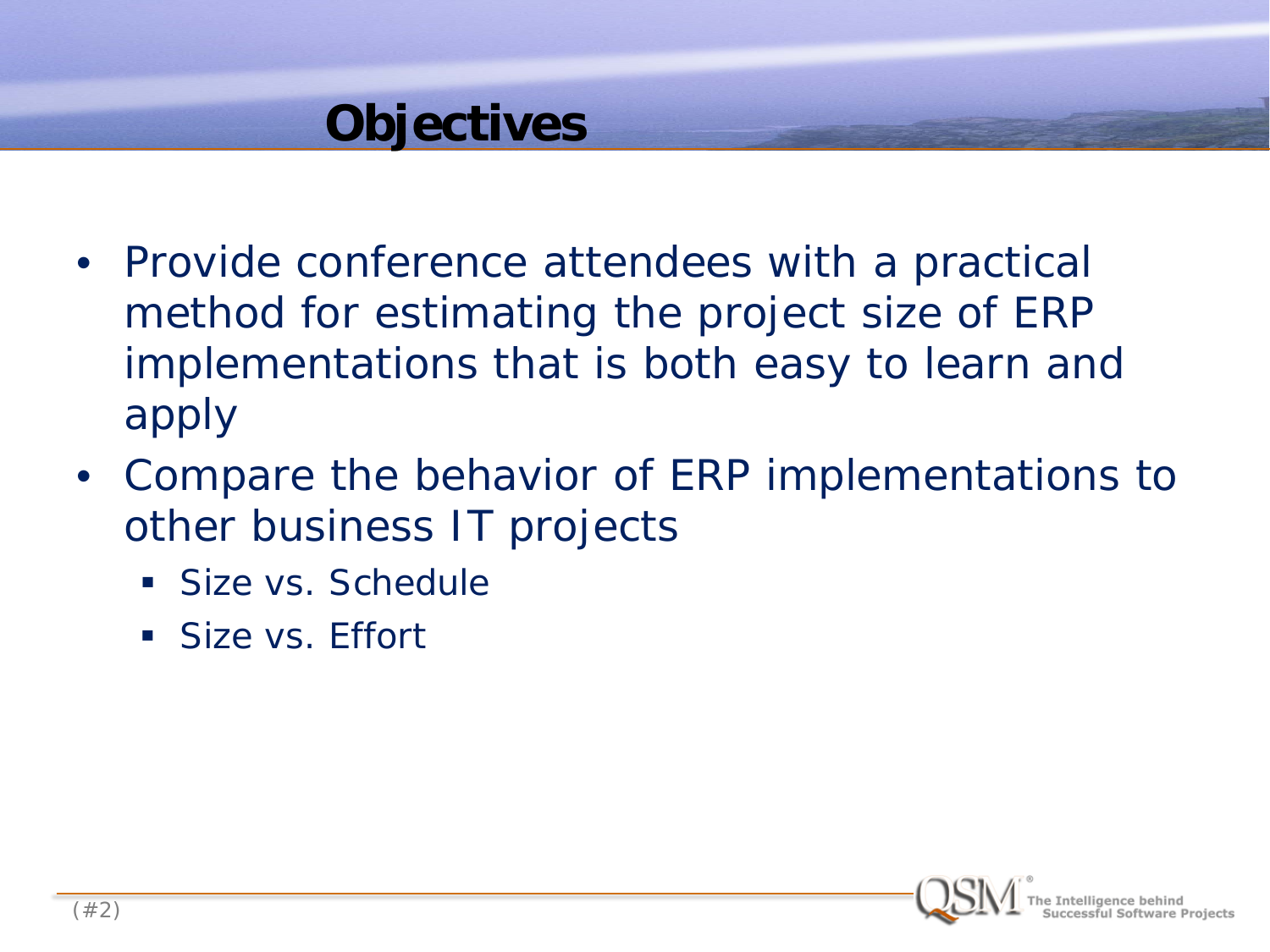## **Outline**

- Key differentiators between ERP implementations and software development
- Sizing ERP implementations
	- **Determining size**
	- **RICEF** objects
	- **Configuration items**
	- Normalizing to a common metric
- Estimating ERP implementations

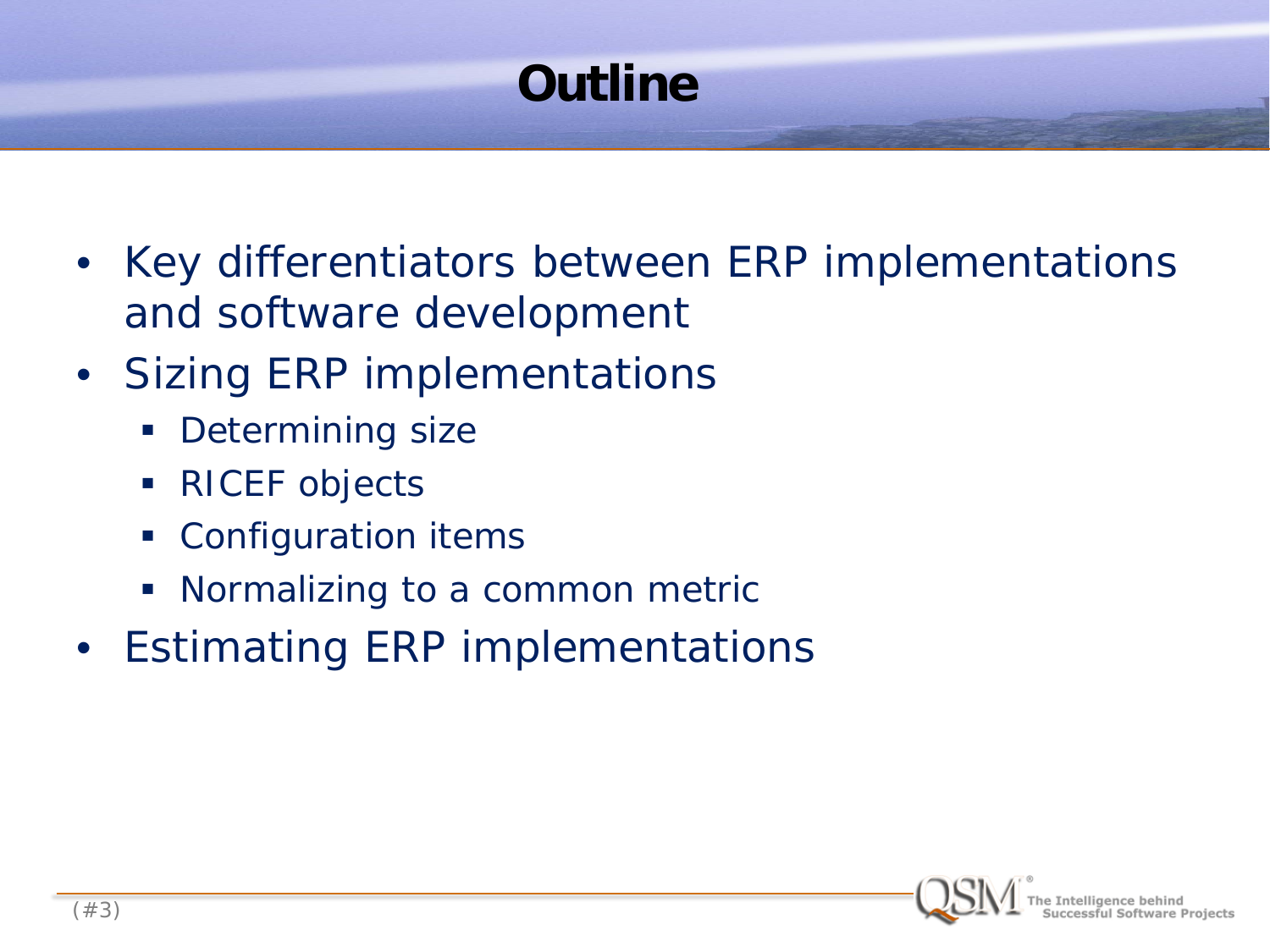

# **"Perfection is the enemy of the possible"**

**- Voltaire (paraphrased)**

# **"Precision is not accuracy"**

**- William Horton**

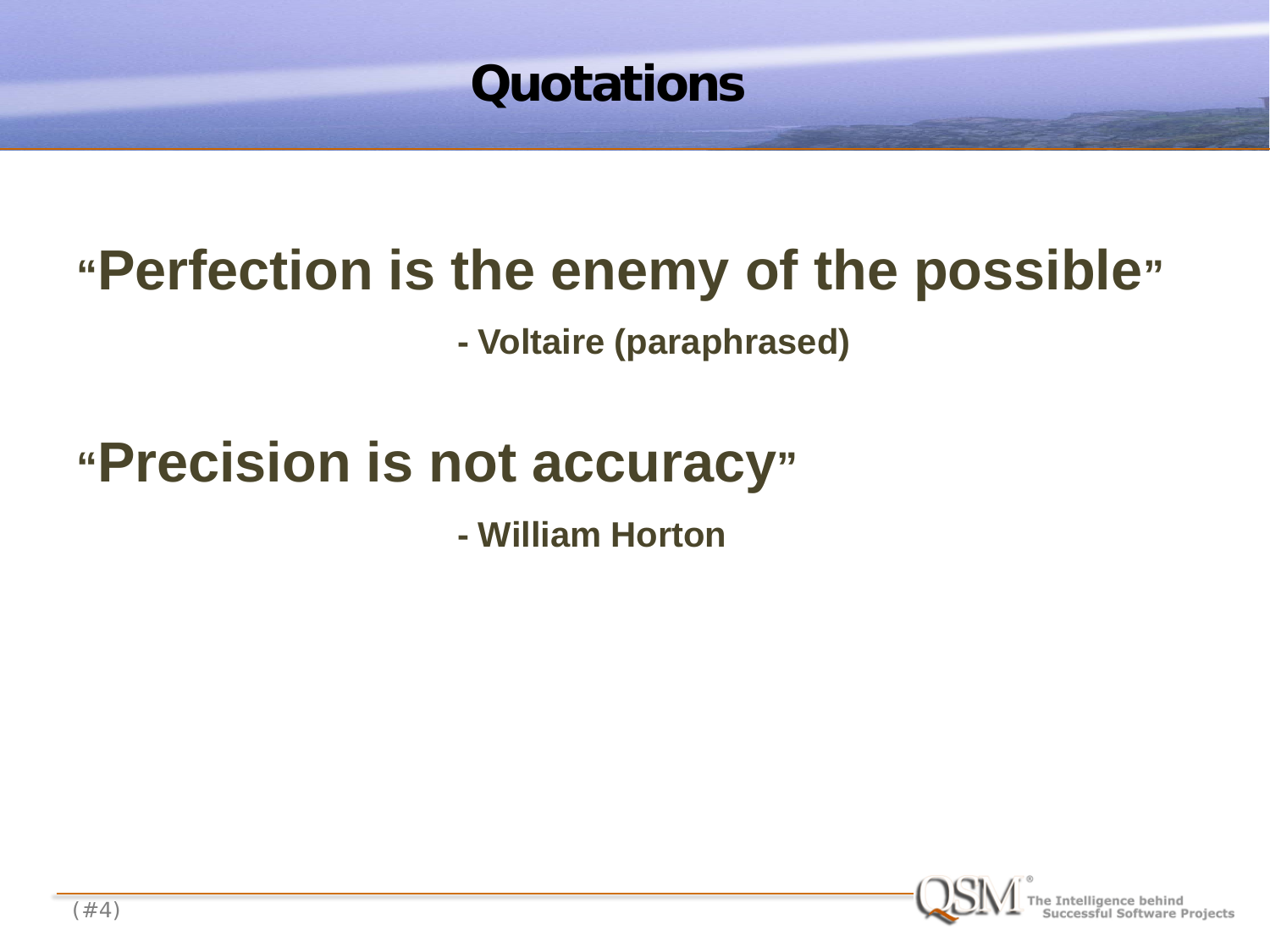## **Key Differentiators**

- Software projects create code
	- **Develop new systems**
	- **Modify existing systems**
	- Are measured (sized) by the functionality they deliver and/or the code they create
- Software projects *may*
	- **Develop interfaces**
	- Have hardware, network, telecom components
	- Convert data
	- Have system setup and configuration

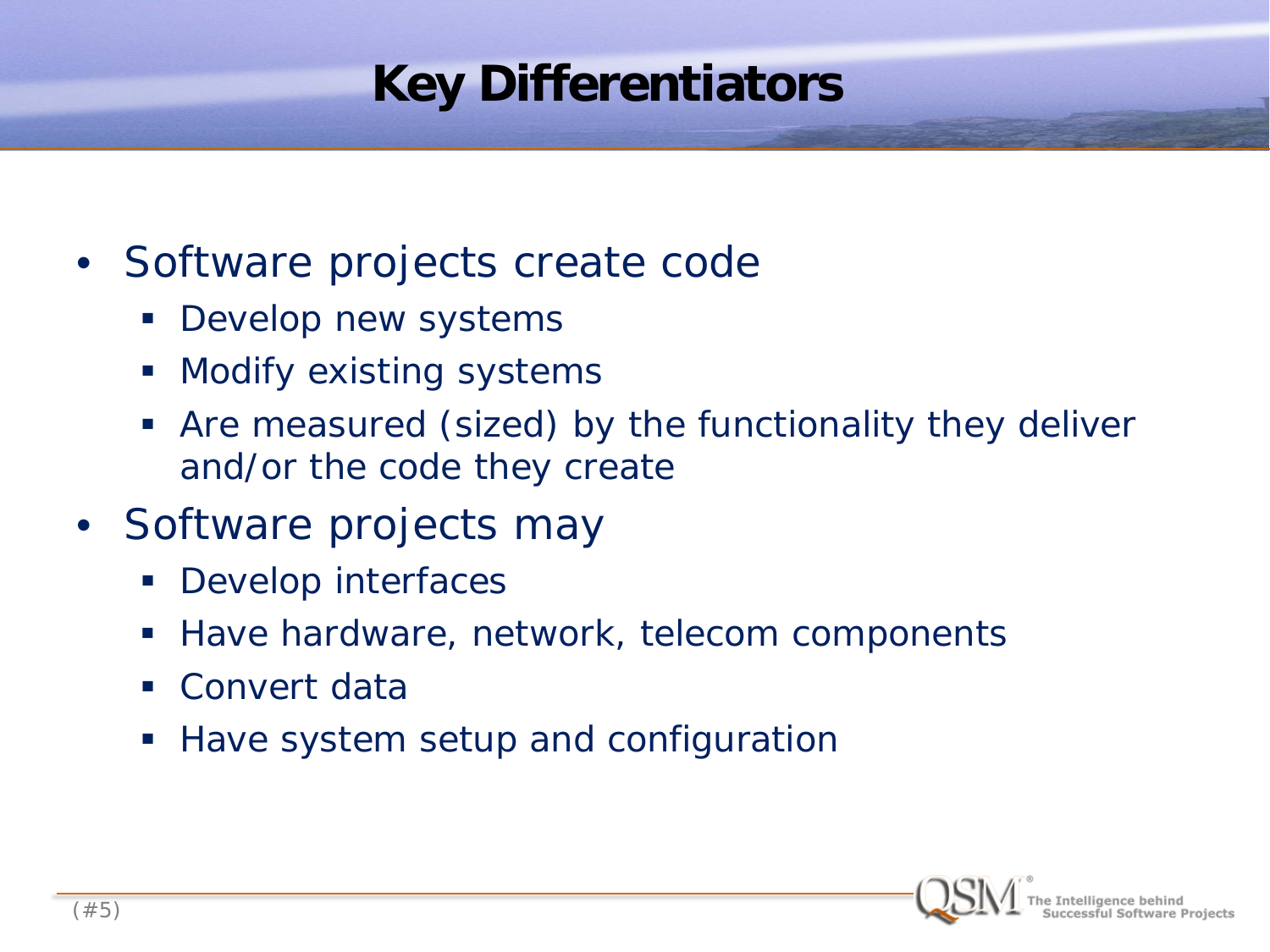## **Key Differentiators**

- ERP Implementations *have*
	- **Significant system setup & configuration**
	- **Hardware, network, & telecom components**
- ERP Implementations *may*
	- **Develop interfaces**
	- **Convert data**
	- Create additional functionality
	- **Modify existing functionality**

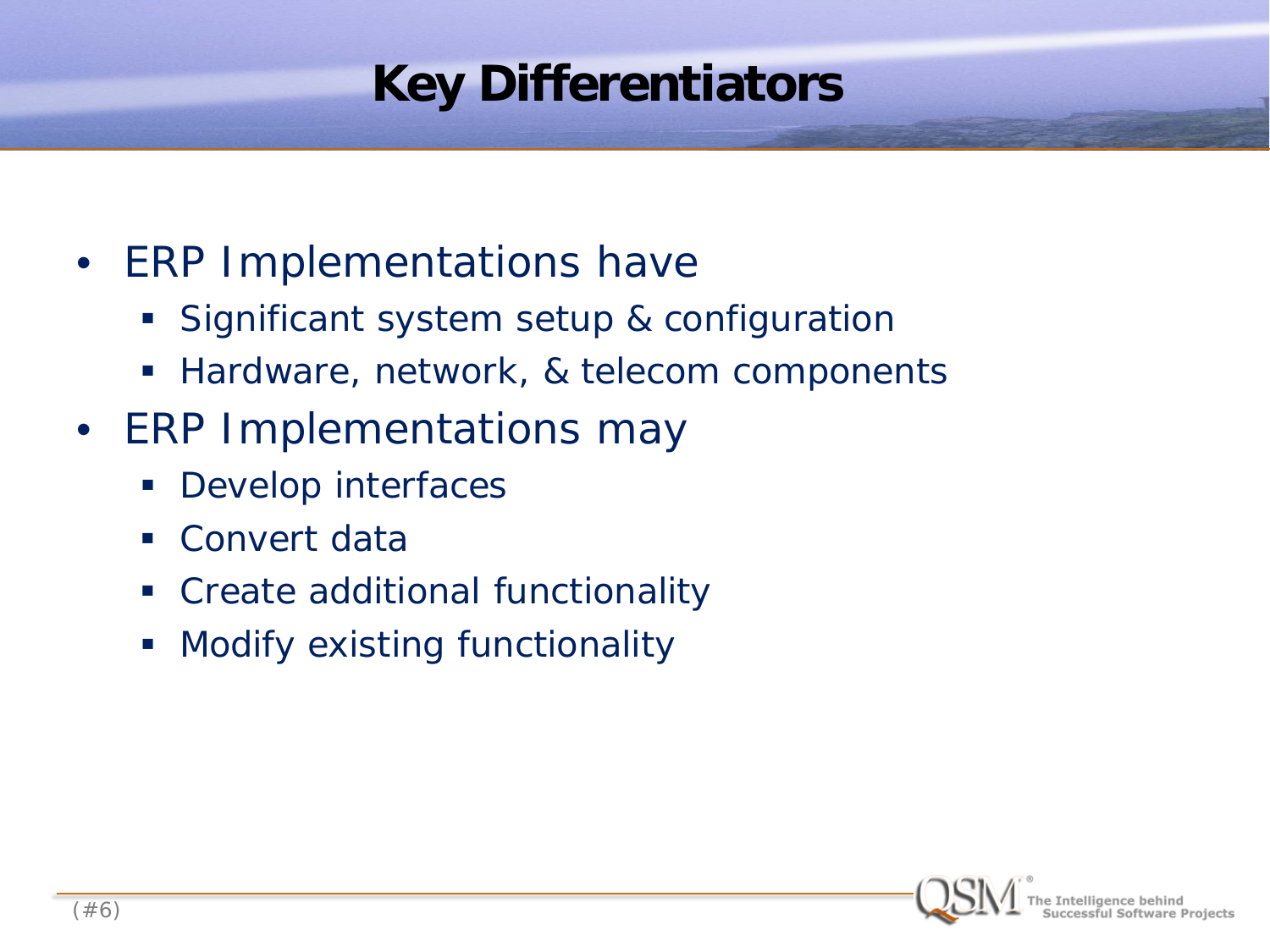### **Determining Size**

- Software project size is **not** how much it costs nor how long it takes
- Size measures the functionality a software project delivers
- Parametric estimation (SLIM, COCOMO, etc.) uses size as a key input to determine cost and schedule
	- **EXTERFI** Lines of code, function points, requirements, use cases are traditional size measures
- What size measures capture the functionality of an ERP implementation?

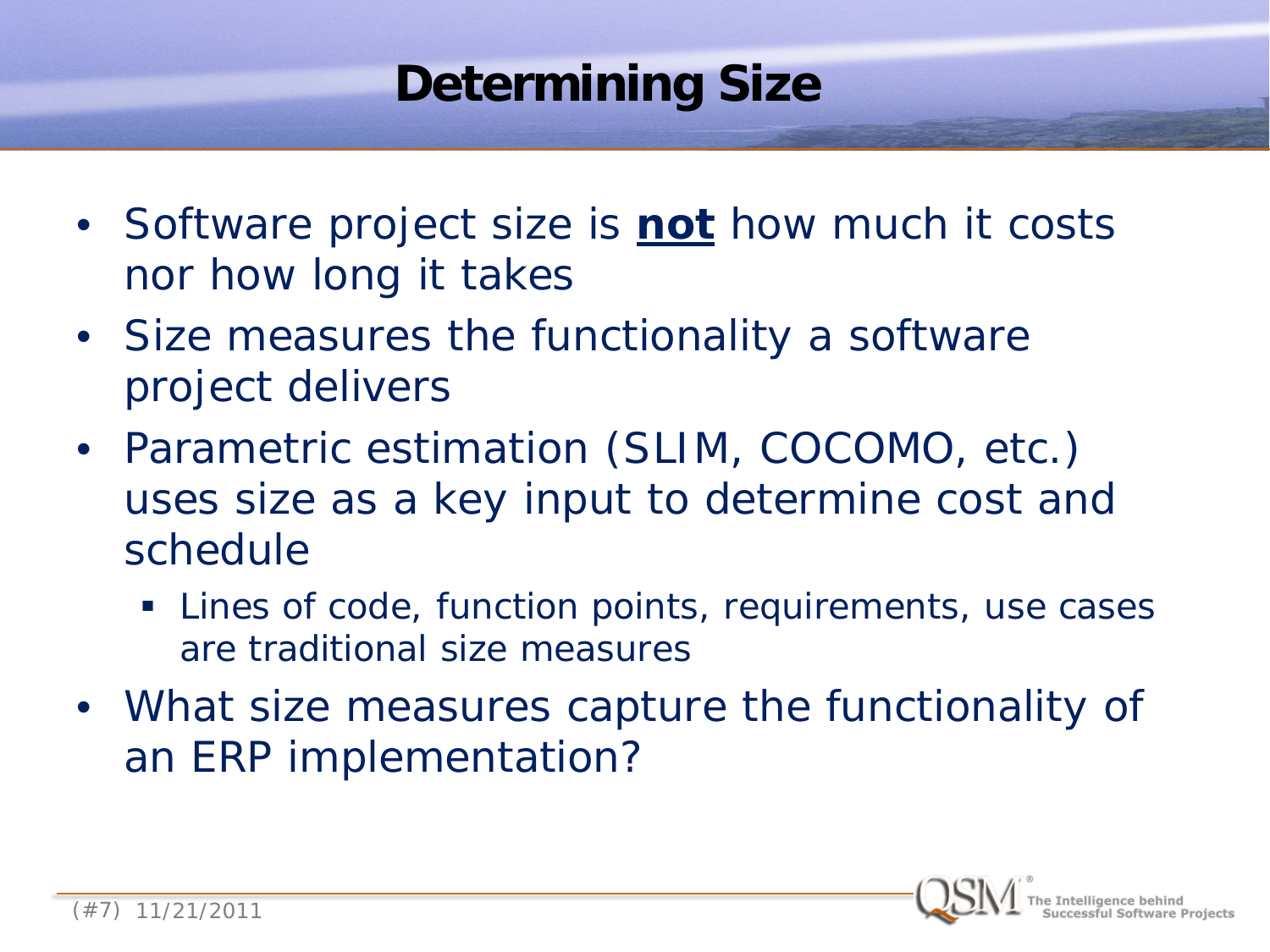### **Sizing ERP Implementations**

- ERP Implementation size: two components
	- Configurations
	- Customizations
- Configurations include parameters, properties, rules, values, table setup
- Customizations are principally code
- Proportions vary between projects
- ERP sizing must consider both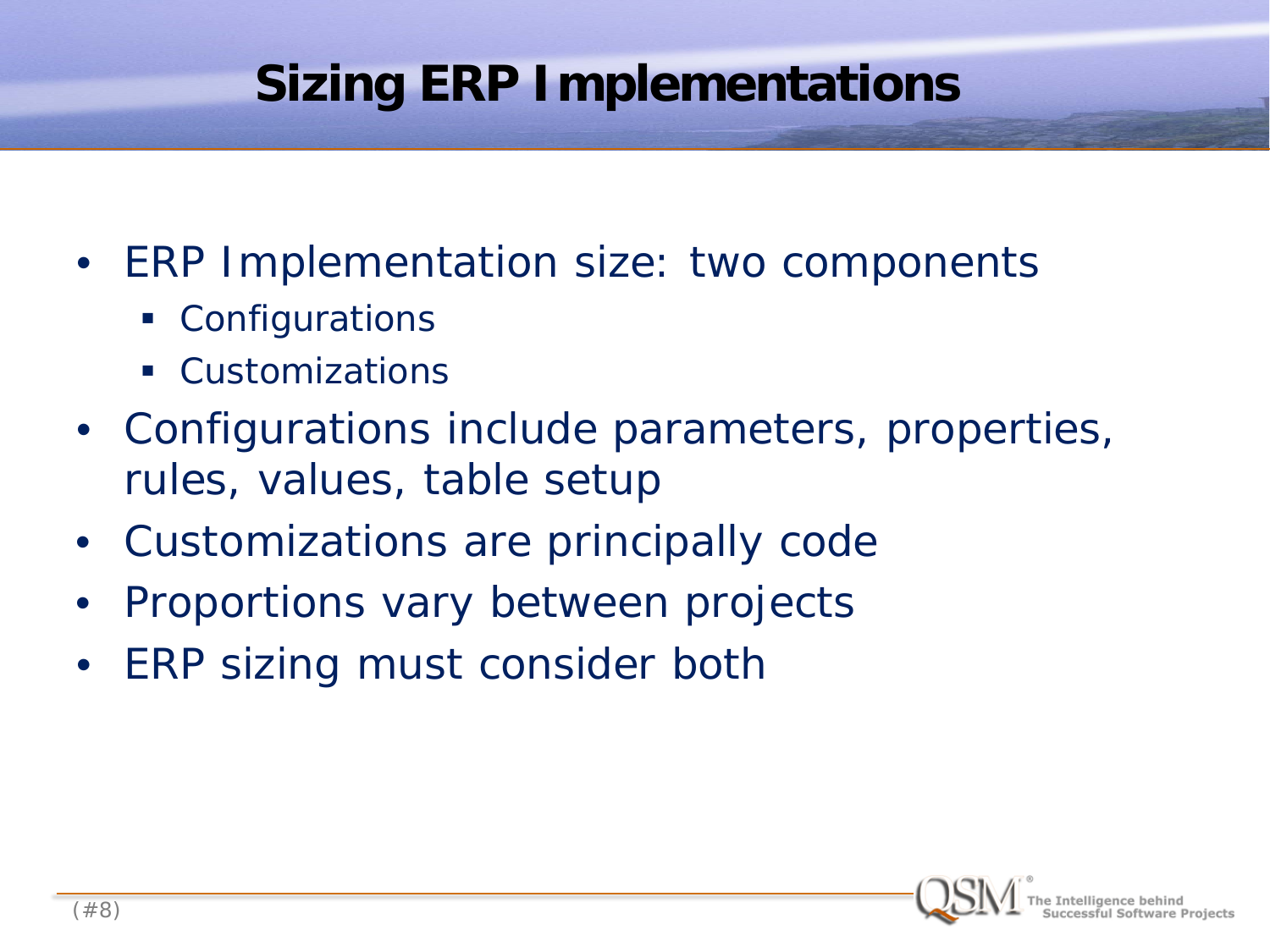### **Configurations**

- Estimate the number of configuration items (by category & complexity)
	- Best case, worst case, most likely scenarios
- Alternatively, identify number of high level business processes that must be configured
	- **SAP Solution Composer is an example**
- Normalize them to a common elementary unit (using gearing factors)

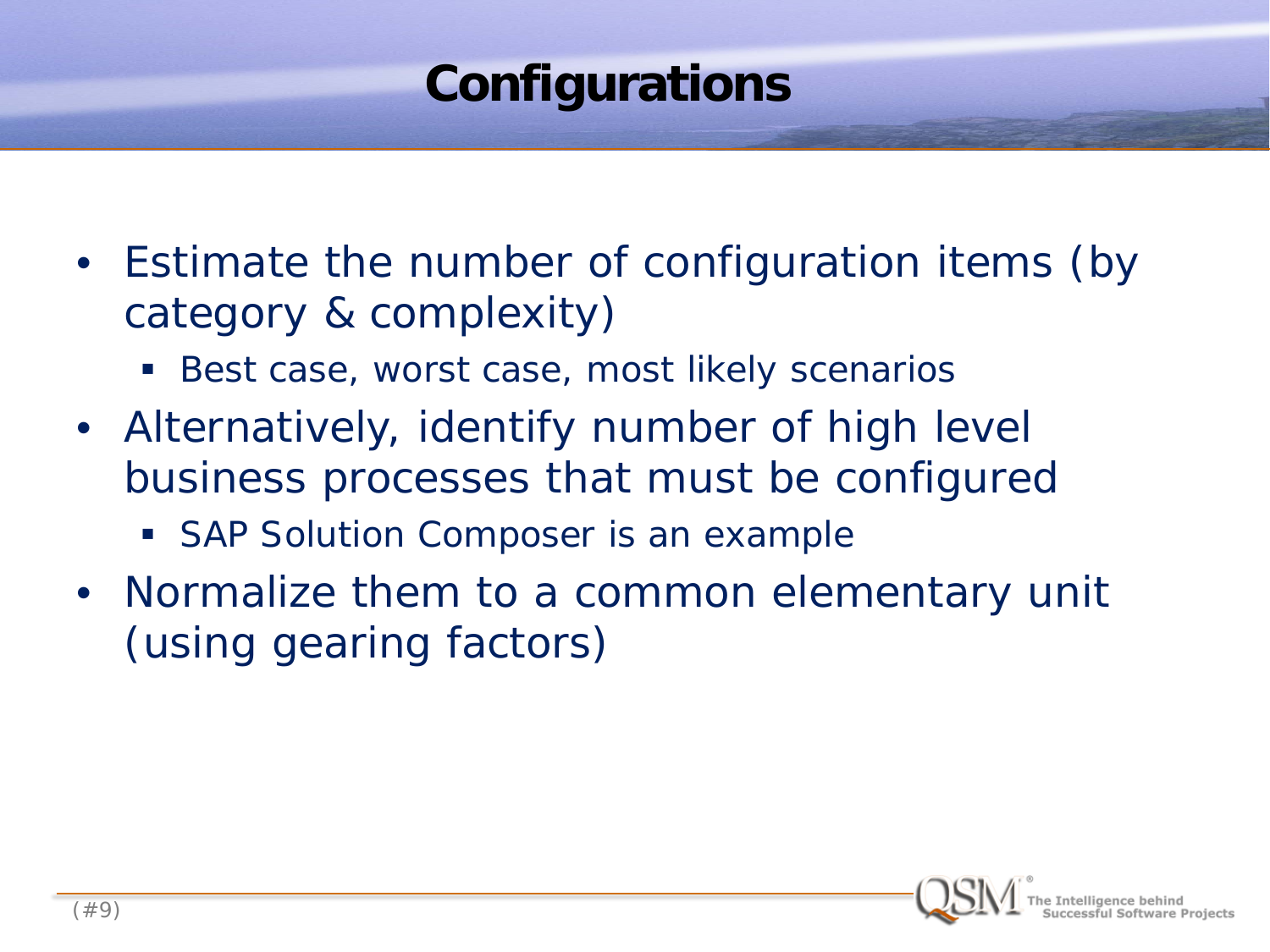### **Configuration Example: Tables**

- Average table has
	- 3 indices to define
	- 20 columns to define
	- 20 data types (one per column)
- Average table (in this example) requires 43 elementary activities (or implementation units) to create
	- Gearing factor of 43

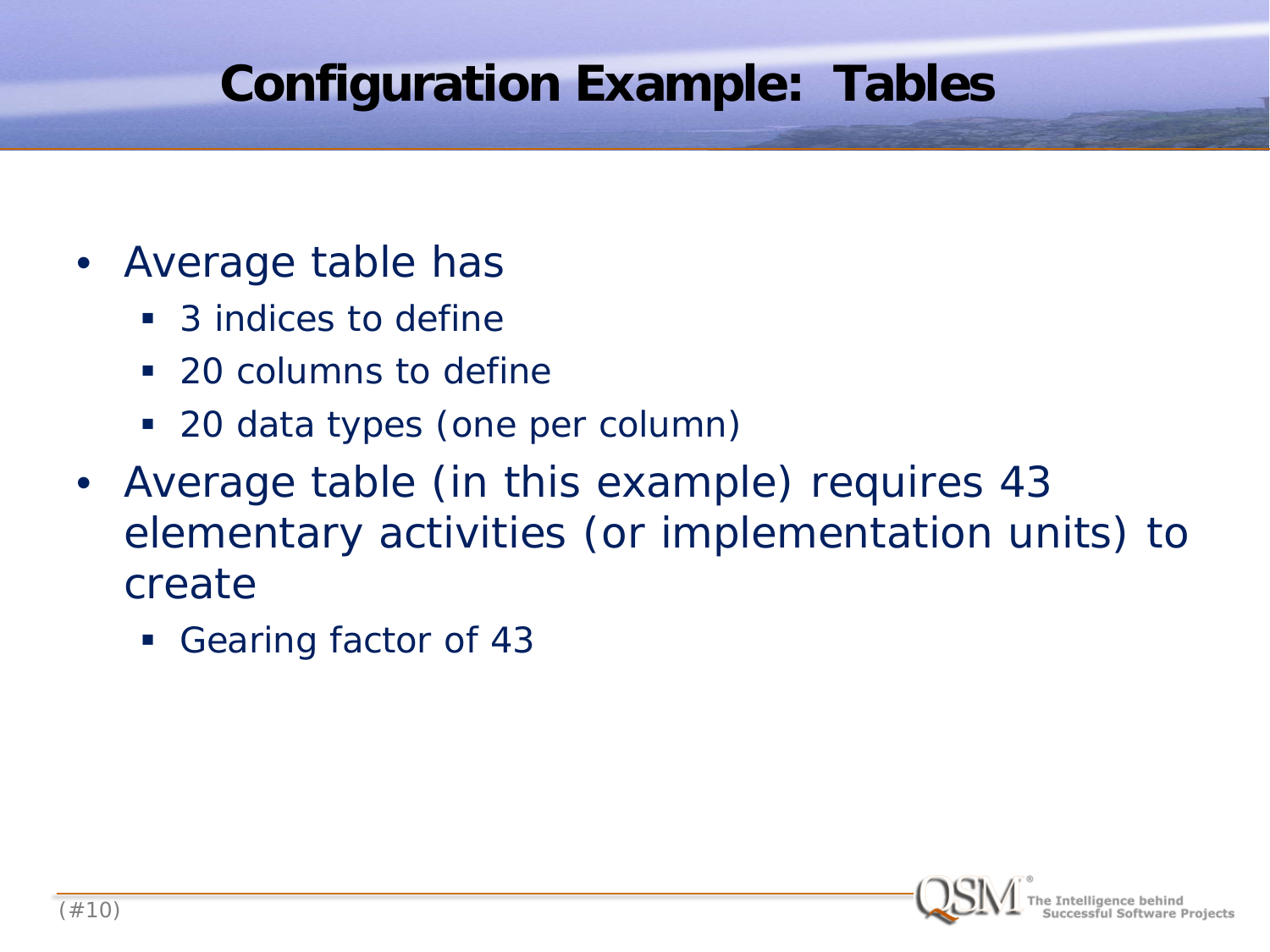### **Customizations**

- RICEF objects: **R**eports, **I**nterfaces, **C**onversions, **E**nhancements, **F**orms
- Estimate counts of each item (by complexity)
- Normalize them to a common elementary unit (using gearing factors)
- Add to normalized configuration items count for an estimated project size

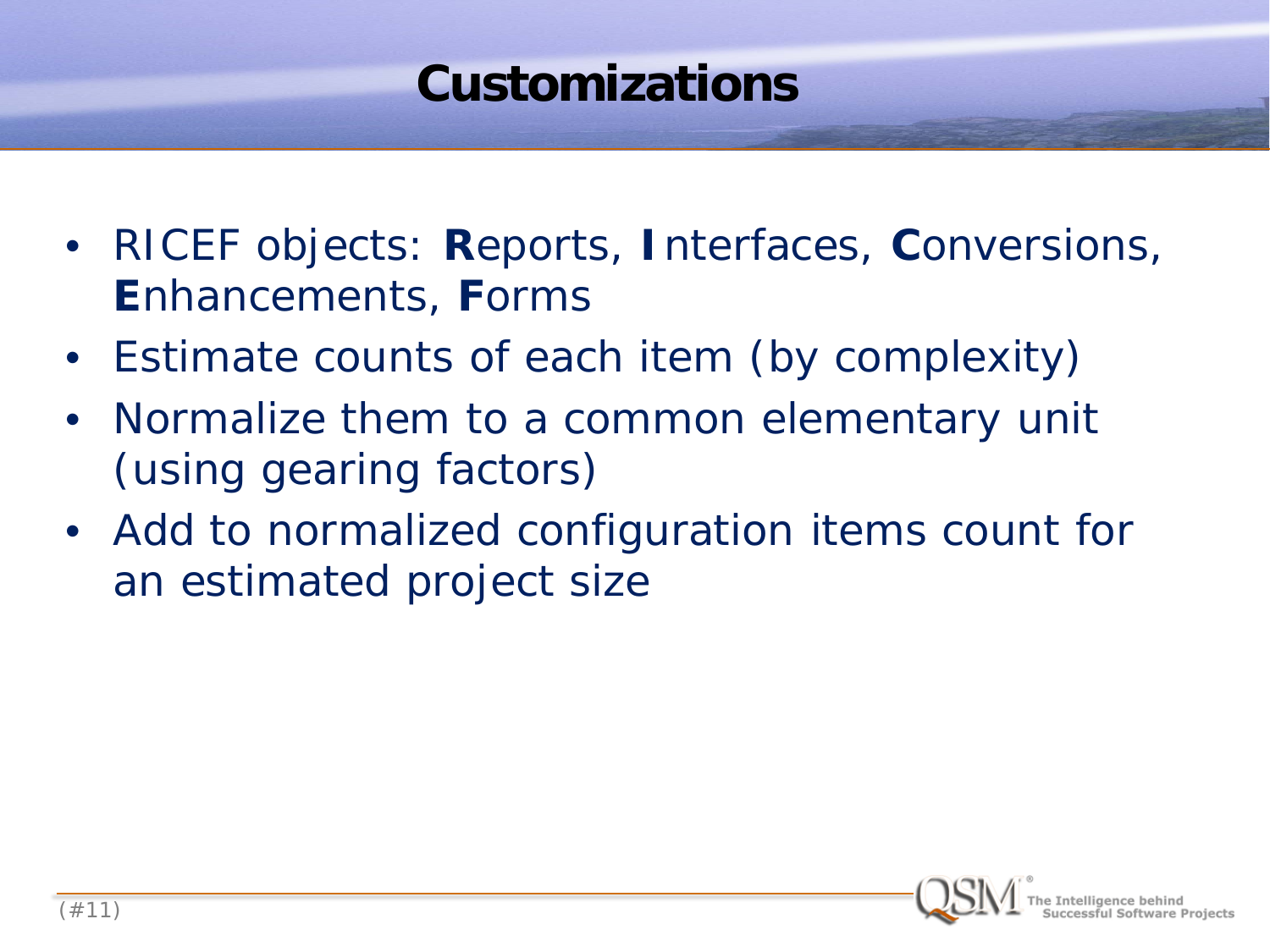#### **Sample Gearing Factor Table: RICEF Objects**

| Component                   | <b>Gearing Factor</b> | <b>Number</b>  | <b>Size</b> |
|-----------------------------|-----------------------|----------------|-------------|
| Simple Reports              | 100                   | 10             | 1000        |
| <b>Average Reports</b>      | 200                   | 5              | 1000        |
| <b>Complex Reports</b>      | 300                   | 20             | 6000        |
| Simple Interfaces           | 320                   | $\overline{2}$ | 640         |
| Average Interfaces          | 620                   | 12             | 7440        |
| <b>Complex Interfaces</b>   | 1520                  | 1              | 1520        |
| <b>Simple Conversion</b>    | 100                   | $\overline{2}$ | 200         |
| <b>Average Conversions</b>  | 200                   | 5              | 1000        |
| <b>Complex Conversions</b>  | 300                   | 2              | 600         |
| Simple Enhancements         | 100                   | $\overline{2}$ | 200         |
| <b>Average Enhancements</b> | 500                   | 1              | 500         |
| <b>Complex Enhancements</b> | 1000                  | 3              | 3000        |
| Simple Forms                | 100                   | $\overline{2}$ | 200         |
| <b>Average Forms</b>        | 200                   | 15             | 3000        |
| <b>Complex Forms</b>        | 300                   | 3              | 900         |
|                             |                       | <b>Total</b>   | 27,200      |

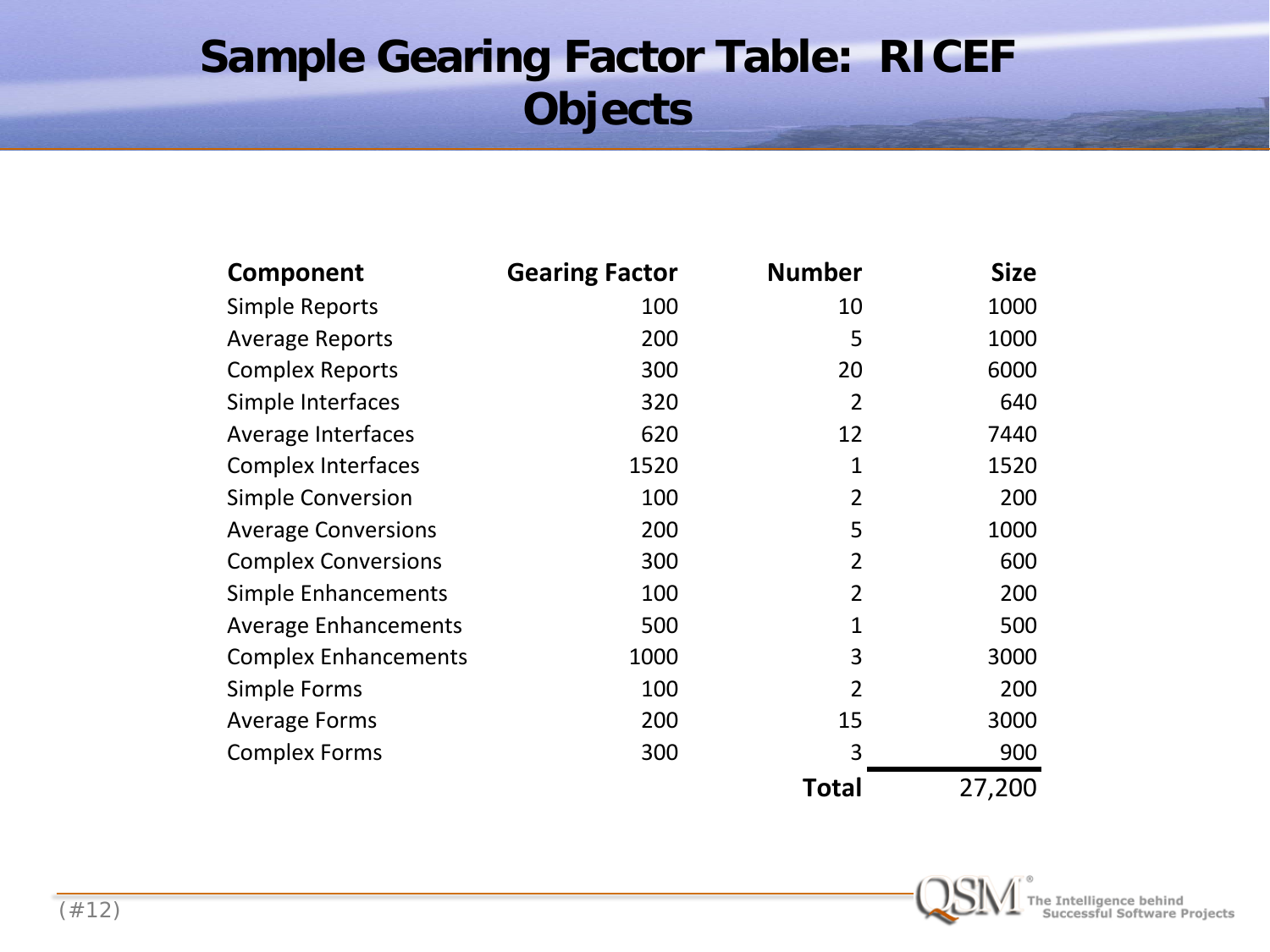### **But, Does it Work?**

- Step 1: Size completed ERP implementations using configuration items and RICEF objects
- Step 2: Compare trends for Effort, Schedule, Staffing, and Productivity to trends for Business IT projects (non-ERP)

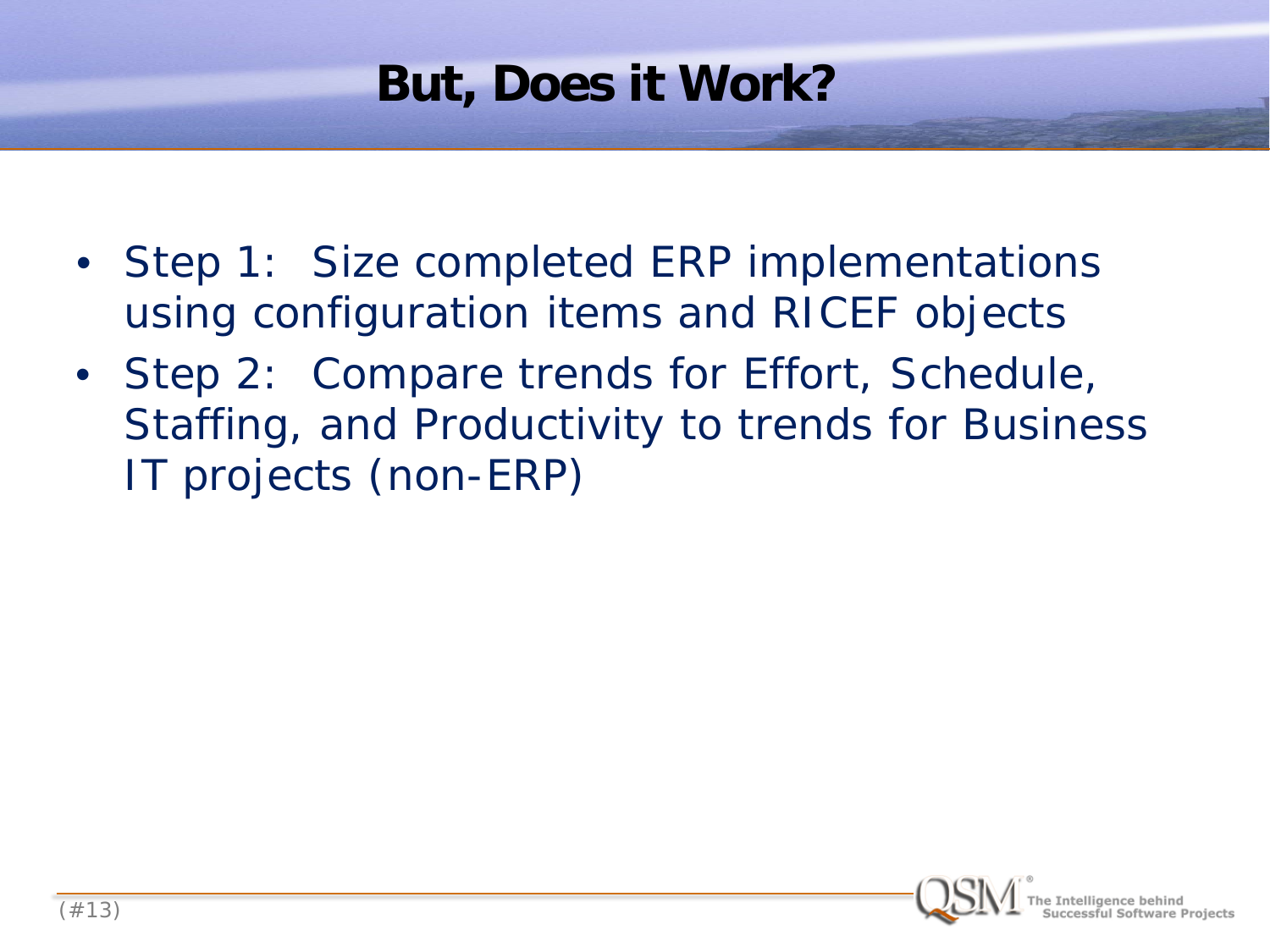### **Schedule**



 $\blacksquare$  - All Systems - Avig. Line Style - --------- 1 Sigma Line Style

`S

 $\mathcal{L}$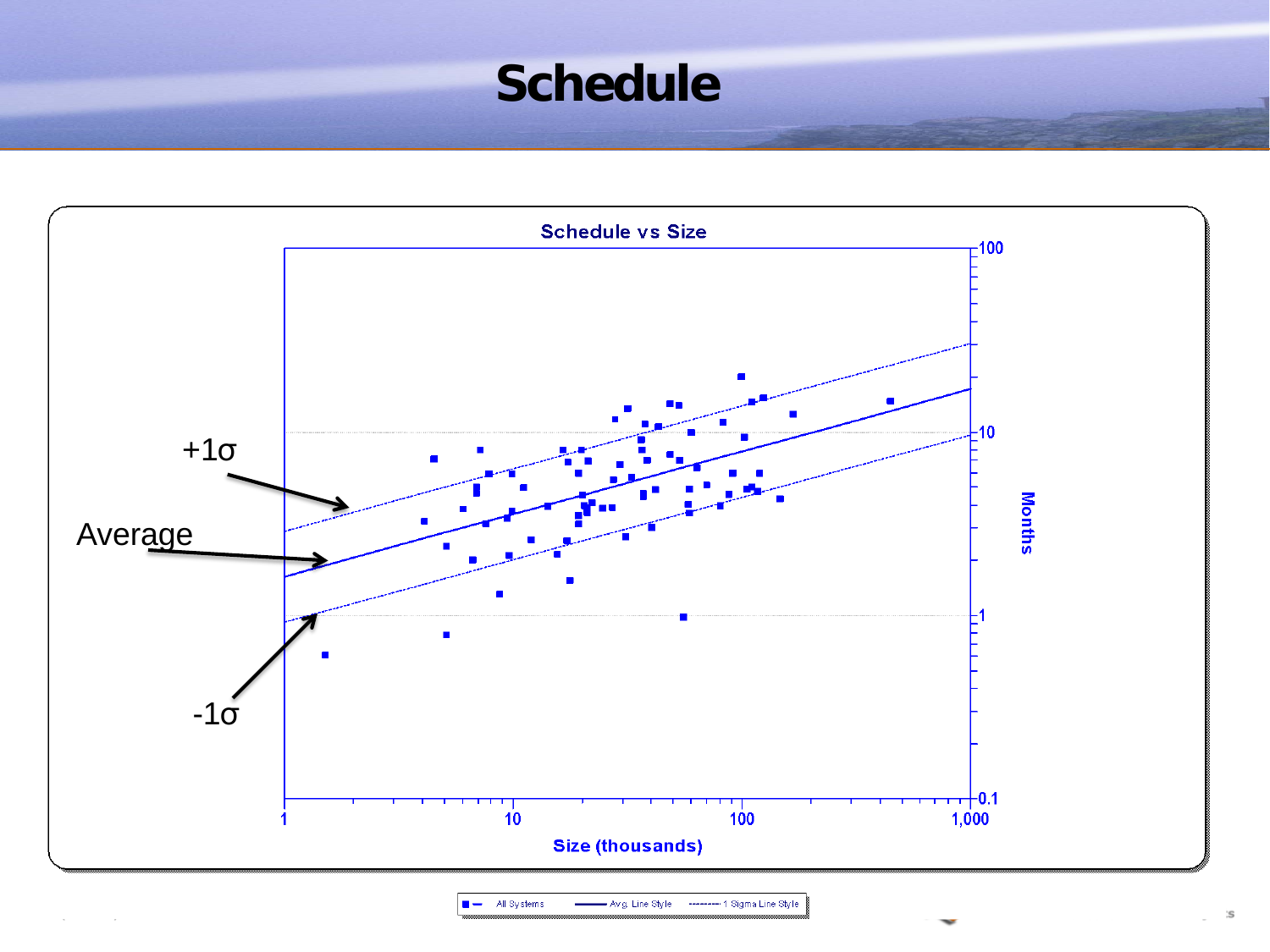### **Schedule**

Blue lines are trends for ERP implementations Black lines for Business IT projects



All Sy stems QSM 2008 Business - Ang. Line Style  $- - 1$  Sign a Line Sty I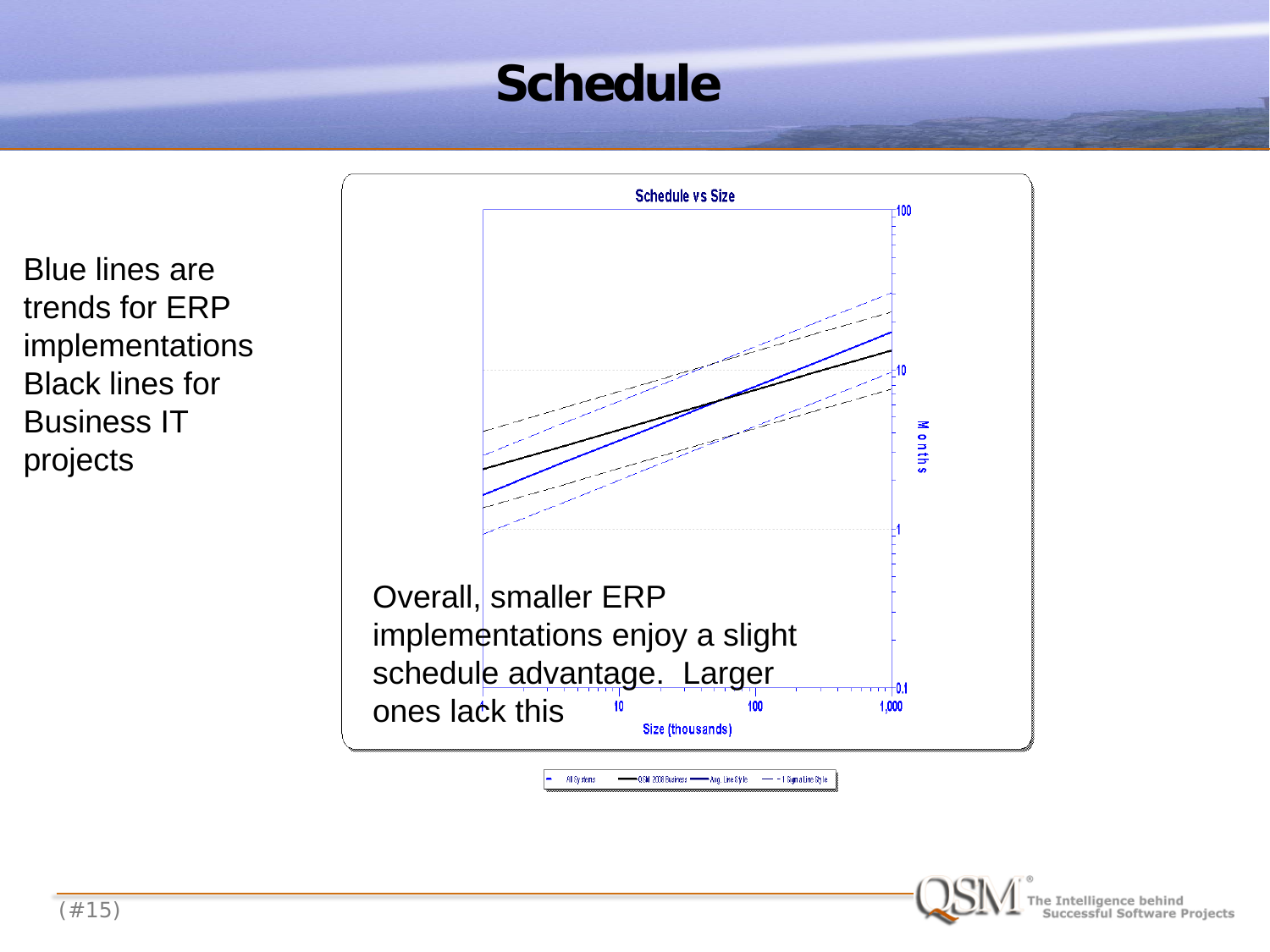#### **Effort**

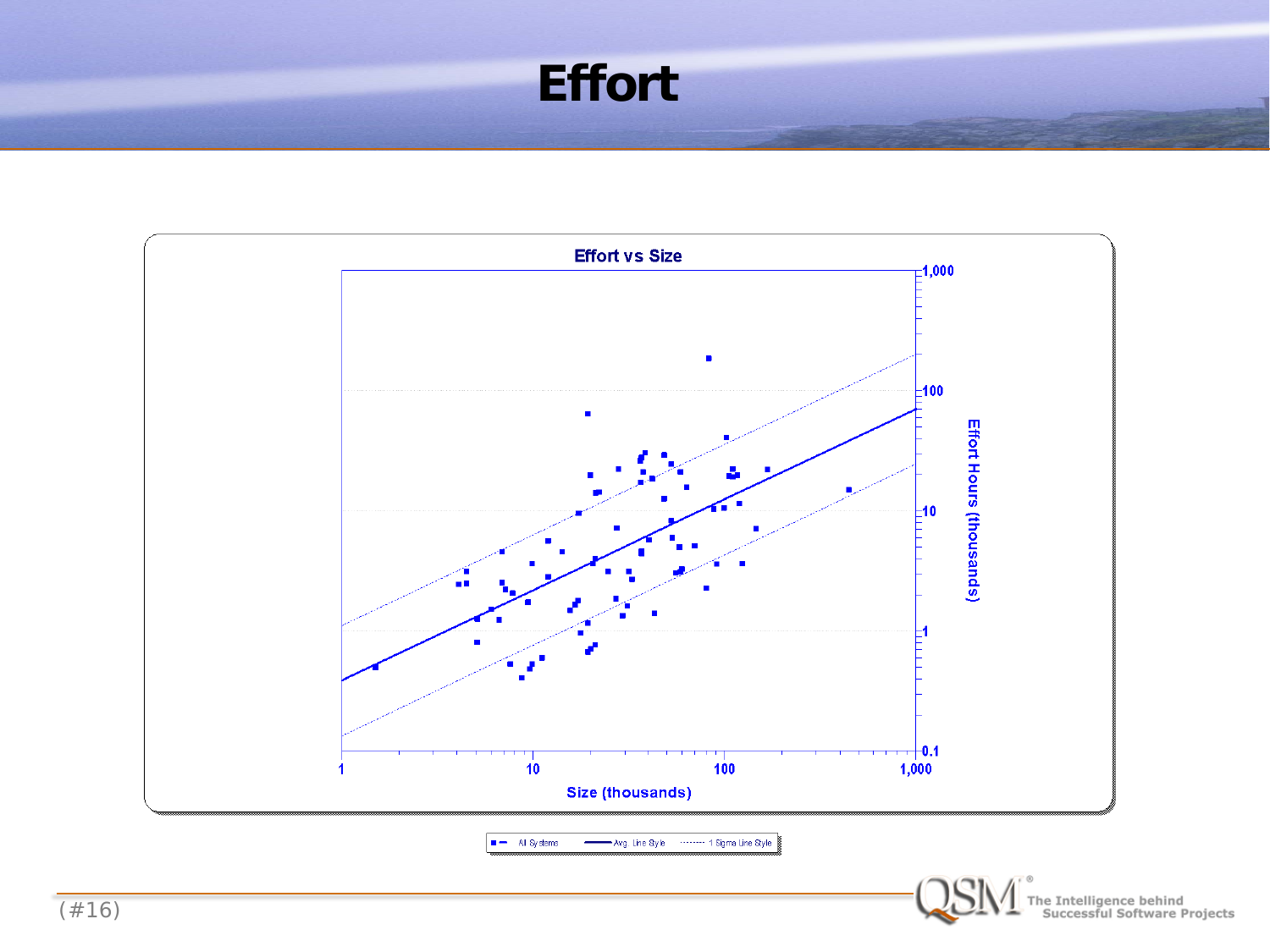### **Effort**



e Intelligence behind<br>Successful Software Projects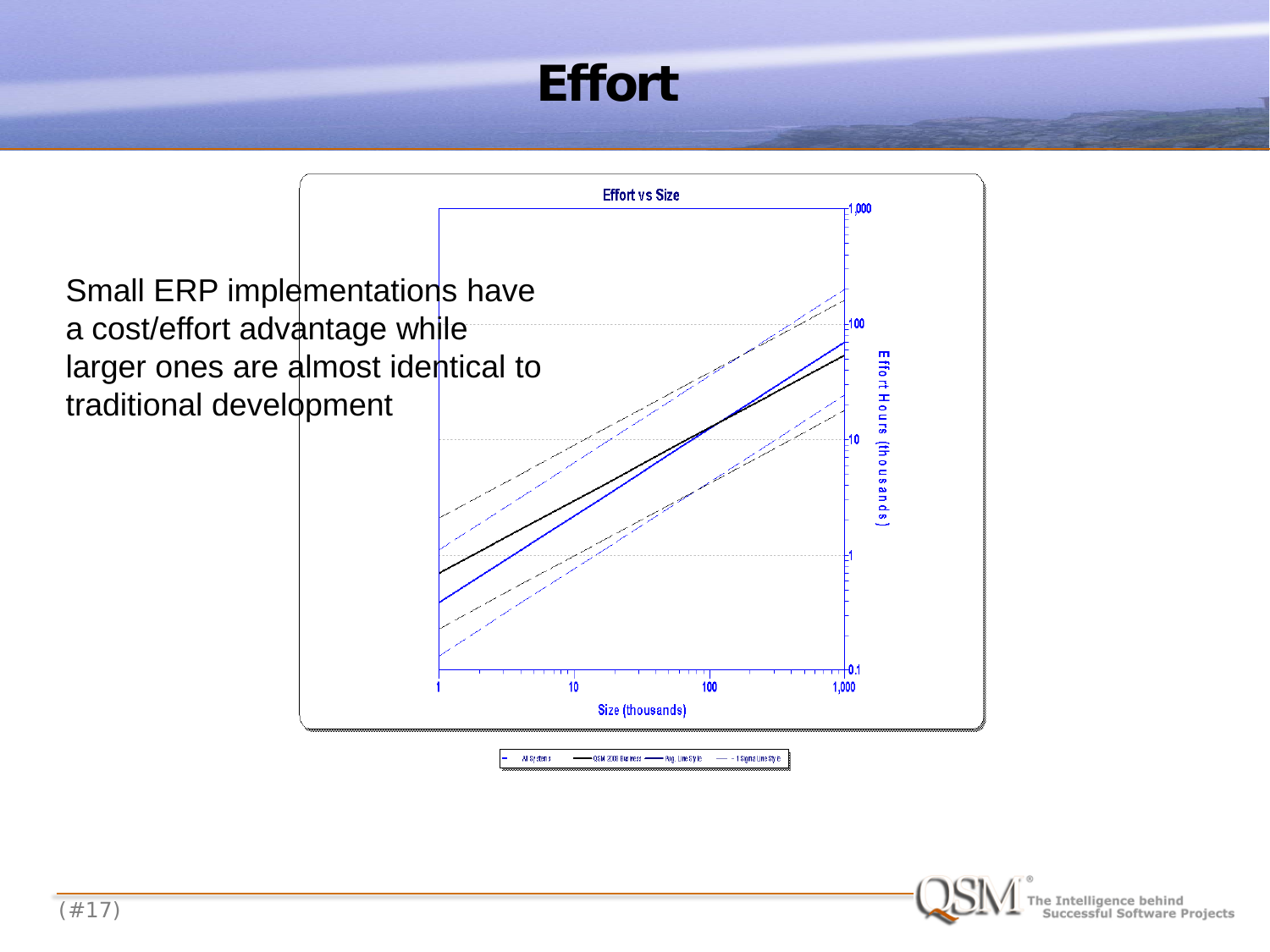### **Average Staff**

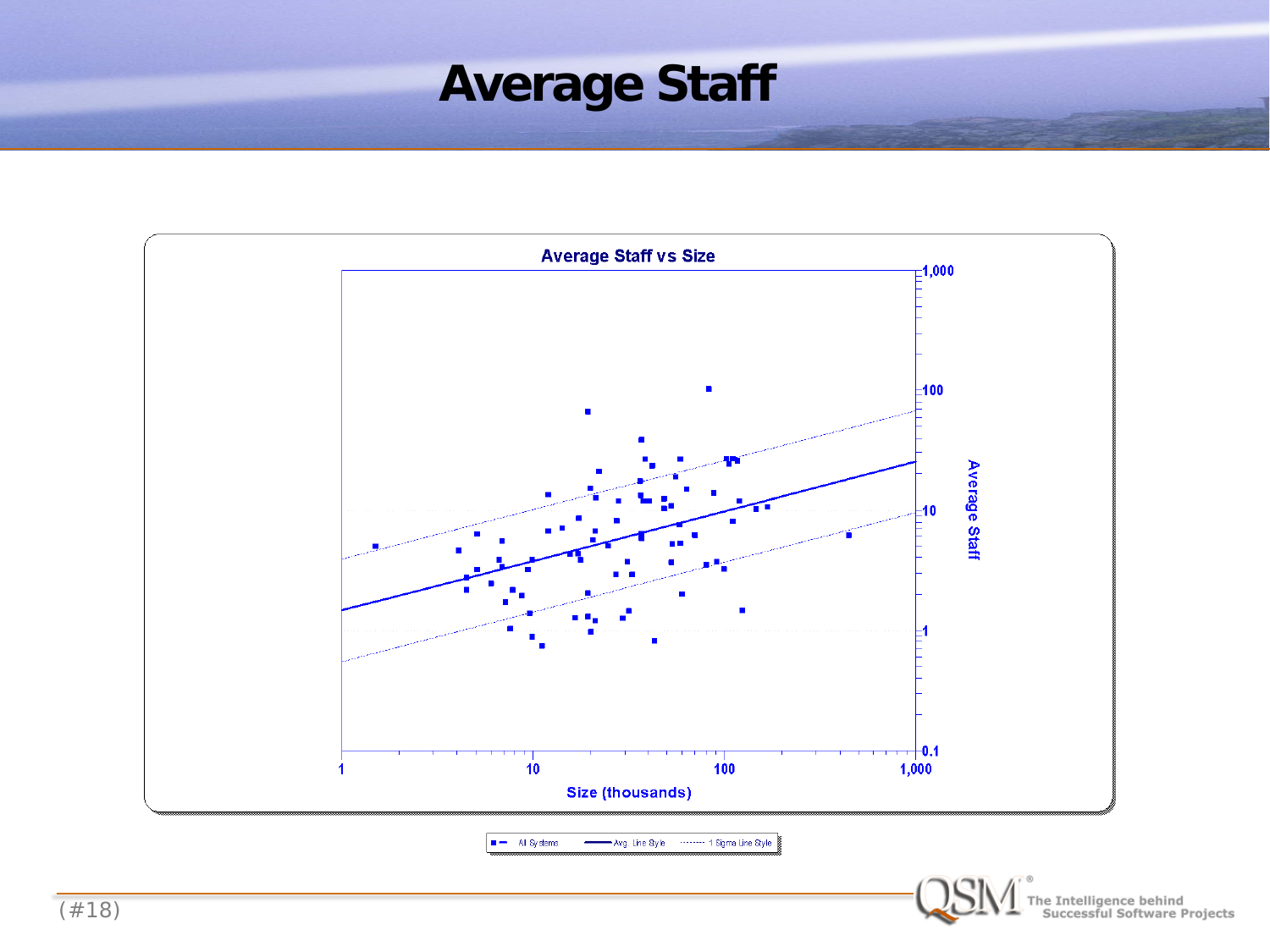## **Average Staff**

ERP implementations use slightly smaller teams for most projects although the trends and the amount of variability are very similar



All Systems QSM 2008 Business - Avg. Line Style - - 1 Sigma Line Style

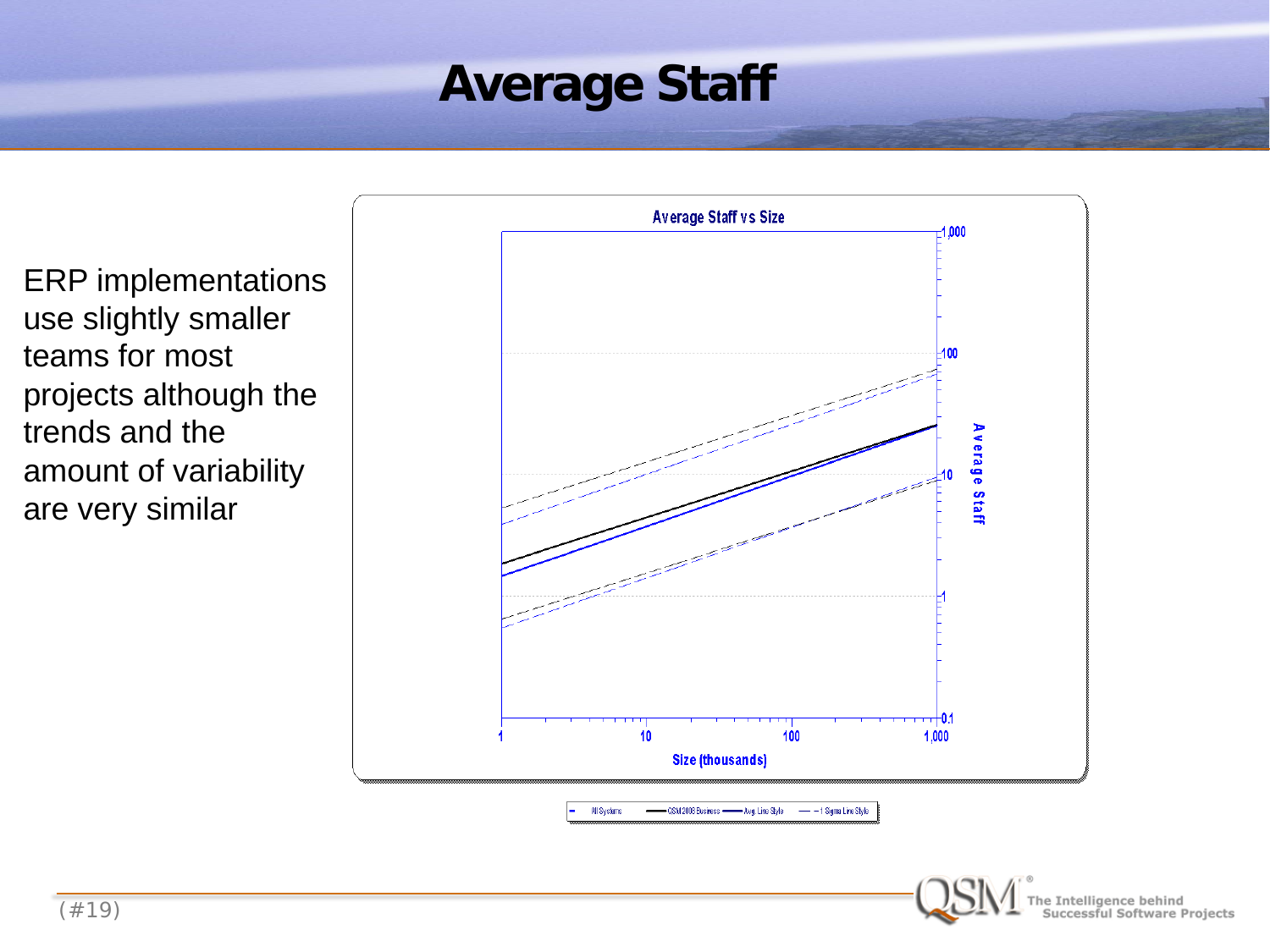### **Productivity Parameter**



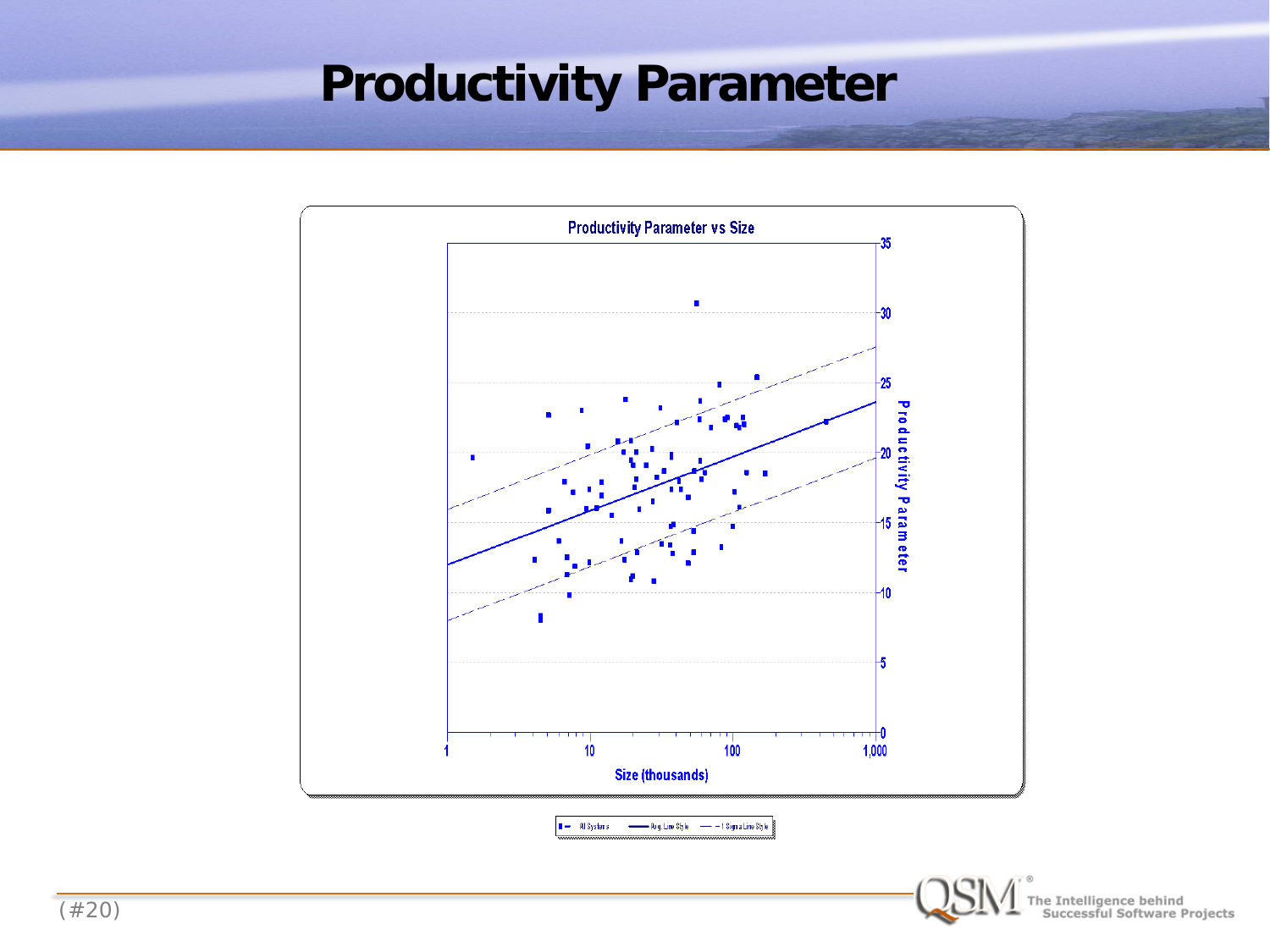## **Productivity Parameter**

ERP Implementations are more productive than Business IT for smaller projects but lose their advantage as size grows



All Systems CGM 2008 Business - Avg. Line Style  $- - 1$  Sigma Line Style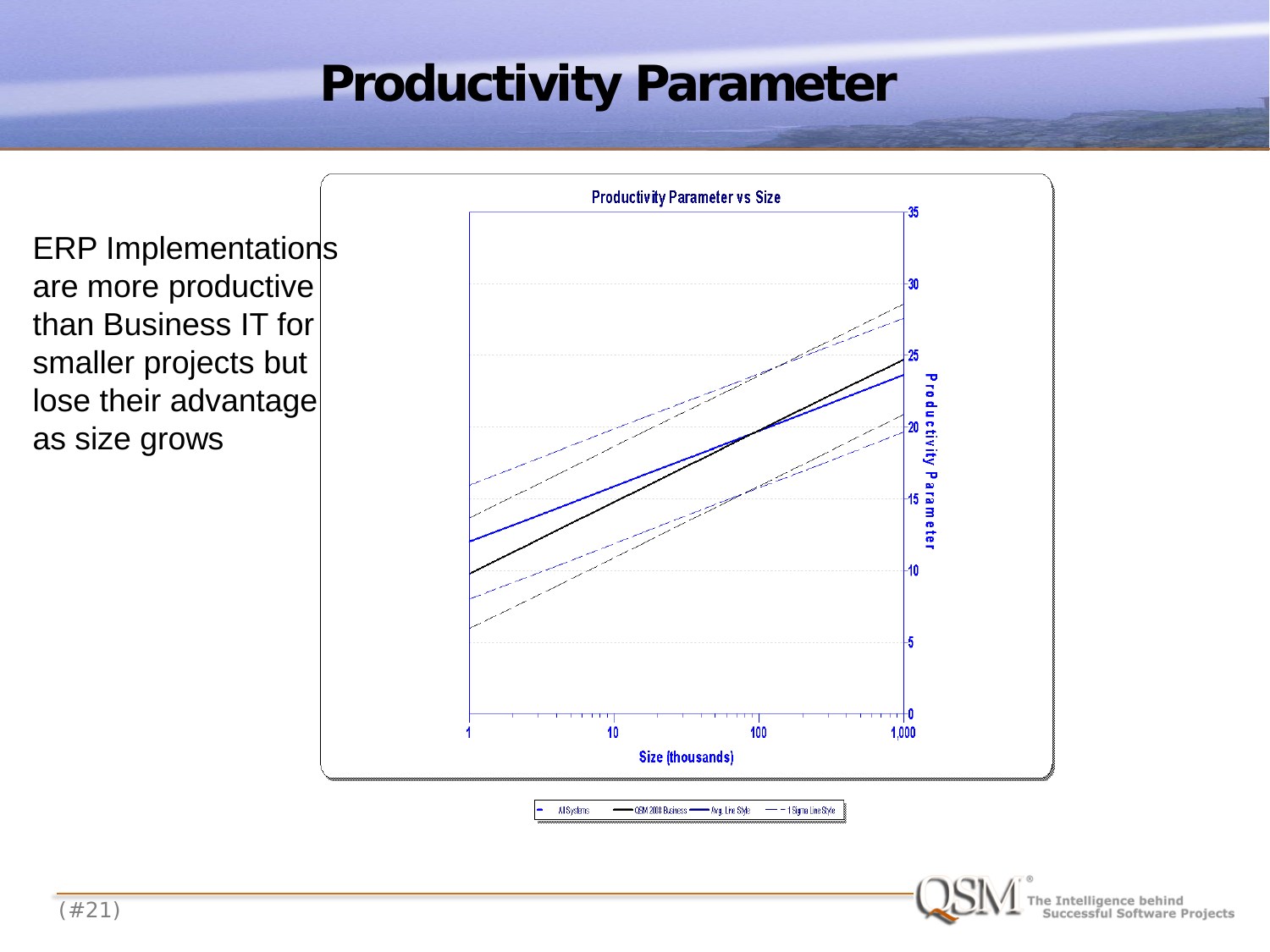### **Conclusions**

- ERP Implementations have very similar behavior to other Business IT projects
	- Schedule, effort, staffing, productivity
- Parametric estimation techniques used for Business IT projects are applicable to ERP implementations
- ERP Implementation size can be effectively estimated using Configuration Items and RICEF **Objects** 
	- Widely used by U.S. government for estimation and tracking

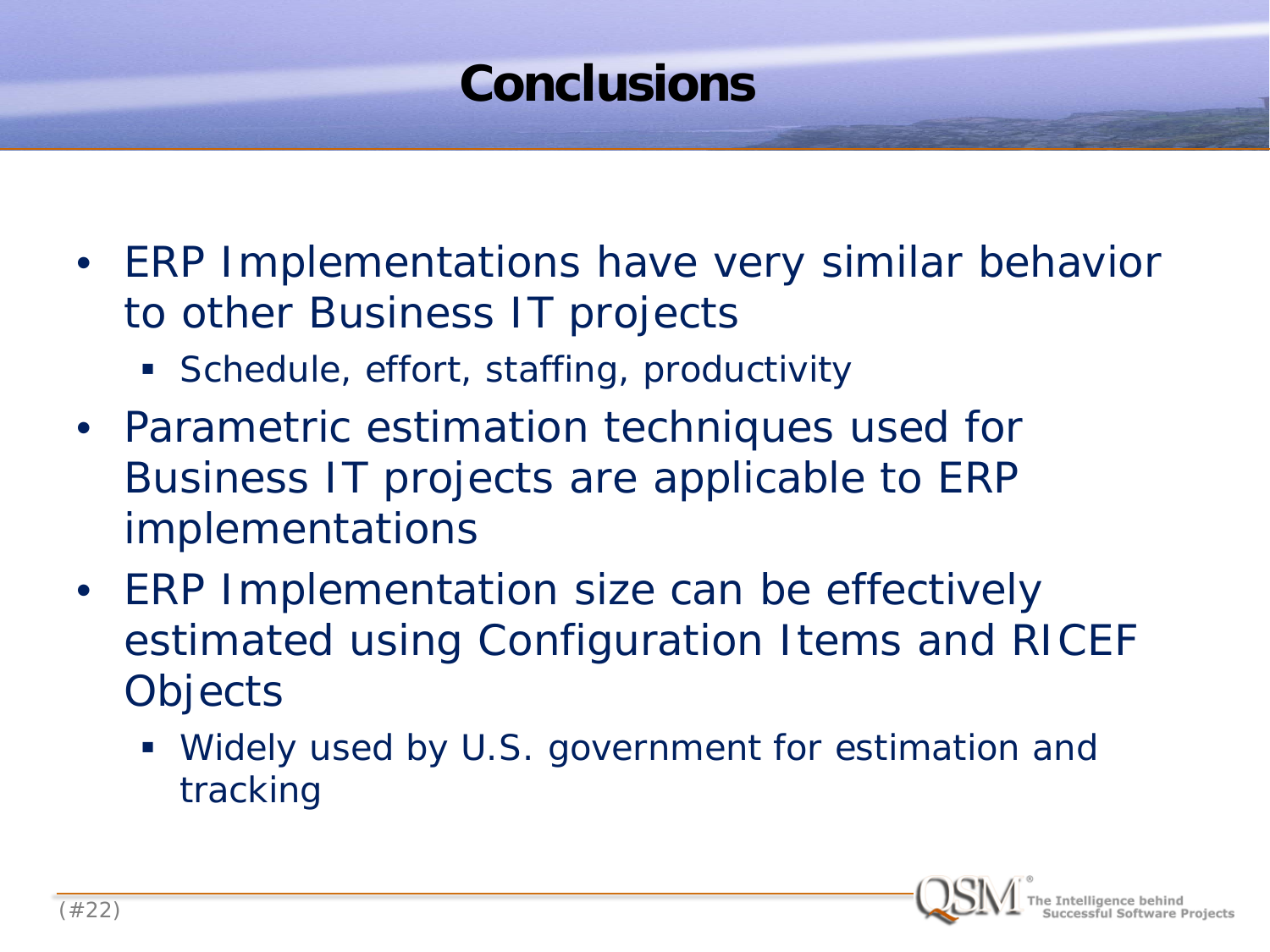## **Conclusions**

- Although smaller ERP implementation projects are slightly more productive than traditional Business IT, the cost of the package should be included in cost estimates if it is being purchased
- While larger ERP implementations do not enjoy cost or schedule advantages, larger traditional Business IT projects have a higher probability of failure, which must also be considered when choosing an alternative